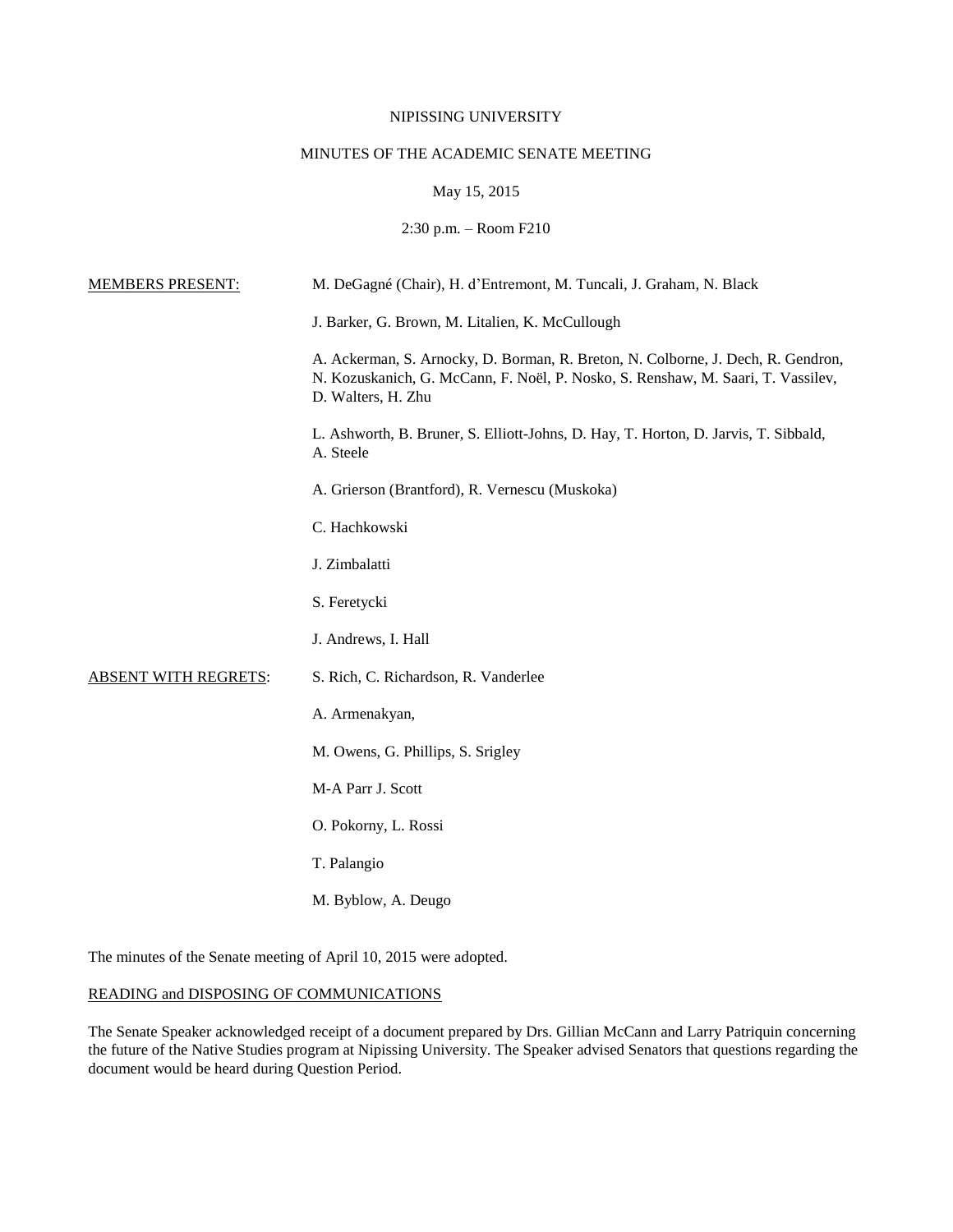#### QUESTION PERIOD

There were three motions brought to the floor by Senator Andrews of NUSU. These pertained to the protection of academic amnesty for registered students in the event of a labour dispute. The following motions were passed:

- MOTION 1: Moved by J. Andrews, seconded by M. Saari that Nipissing University Senate respect the right, outlined in the "Code of Student Rights and Responsibilities," "that those who wish to teach and those who wish to learn can do so under proper conditions" by extending academic amnesty to all registered Nipissing University students who are made late to one or more classes, examinations, tests, assignment deadlines, laboratory exercises, or other compulsory academic events as a result of delays incurred by actions related to a labour dispute on campus between Nipissing University and a union on campus, such as the formation of a legally recognized picket line. CARRIED
- MOTION 2: Moved by J. Andrews, seconded by R. Breton that Nipissing University Senate respect the right, outlined in the "Code of Student Rights and Responsibilities," "that those who wish to teach and those who wish to learn can do so under proper conditions" by extending academic amnesty to any registered Nipissing University student who conscientiously chooses not to cross a legally recognized picket line in the event of a labour dispute between Nipissing University and a union on campus. This amnesty should be extended to all registered Nipissing University students who miss one or more classes, examinations, tests, assignment deadlines, laboratory exercises, or other compulsory academic events because of their status as a conscientious objector. CARRIED
- MOTION 3: Moved by J. Andrews, seconded by M. Saari that Nipissing University Senate recommends to the Nipissing University Board of Governors that measures of academic amnesty passed by the Senate be supported by the Board of Governors' own measures. CARRIED

Dr. Tabachnick, who was recognized as a guest, raised a number of questions related to the Nipissing University Act. He expressed concerns that in his opinion in several circumstances, the Board of Governor's bylaws do not conform to the Act. He was also of the view that with respect of the duties of the Senate as outlined in Article 22(i) of the Nipissing University Act, that this duty did not receive the same standing as the President's duty to recommend "Vice-Presidents and other officers" of Senate.

The President advised that any concerns regarding the Board bylaws should be sent to the Chair of the University Governance Committee as the Board was currently undertaking a complete review of its bylaws. He indicated that he and Dr. Tabachnick have been having ongoing discussions. He added that the wording of the Act needs to be parsed out as "may" does not mean the same thing as "shall." Dr. Tabachnick advised senators that the Act and university bylaws should coincide and it would make good sense to review this in light of the upcoming Senate reform. He added that Senate should expect a report in the fall. He also suggested that senators review the hiring practices of VPs and other officers at Wilfrid Laurier so as to understand how Article 24.3 of the NU Act could be interpreted. It was his opinion that PPC and other Senate bodies should be able to make recommendation to the Board about the allocation of resources in the same way the President makes recommendation about the appointments of VPS and other officers.

At the request of the Senate Speaker, the discussion was suspended until information comes from the Bylaws and Elections Subcommittee in the Fall.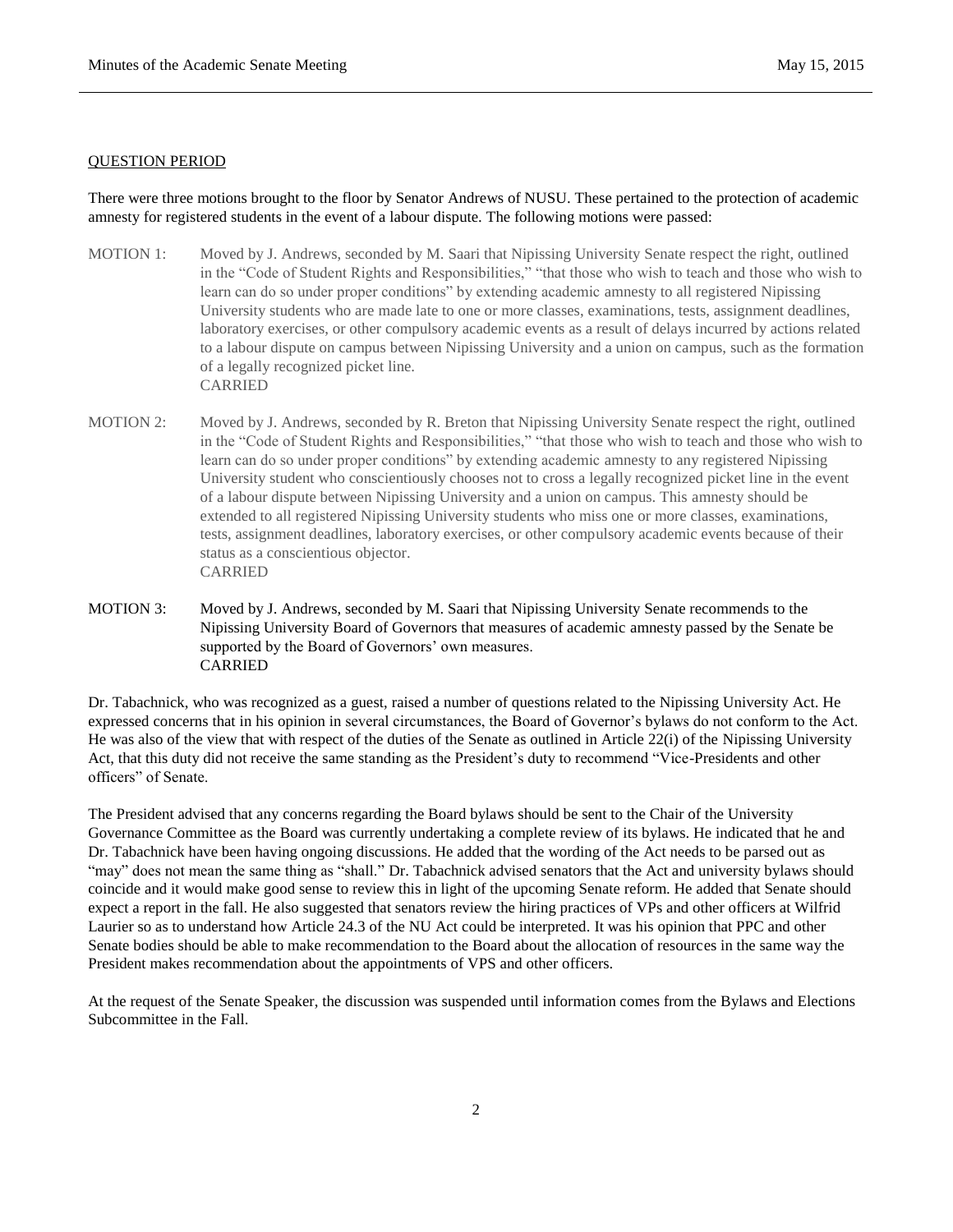In reference to the document regarding the future of Native Studies at Nipissing, Senator McCann asked for clarification as to whether the next hire in that program would be in 2016 and to address the rumour it would be a cross-appointment. The Provost indicated that a recommendation was made that two hires be made in Native Studies. He also added that the President would like to see Aboriginal faculty throughout all programs. The interim Dean of Arts and Science added that a committee consisting of Dan Walters, Rosemary Nagy, Tanya Lukin-Linklater and Terry Dokis are presently working on a job description for the new hire.

There was a follow-up question regarding the cut to the Aboriginal Student Transition position and if there are any future plans to fill the positon. The President advised that position was re-allocated and some of its functions will be carried out by other positions.

A question was raised about the status of the Chair of Indigenous/Aboriginal Education and Senators were advised that the search is still active with resumes received in the first round. If no suitable candidate is found, the search will be extended.

In response to the question as to whether the final HESA report will be received at Senate, the Provost advised that the report will be sent out to the membership of the steering committee, PPC and administration.

It was noted that the report from the Quality Assurance Council will be available soon. There was a question asking if it will be brought forward to Senate. The Provost replied that the report will go to PPC and eventually Senate. It will also be posted on the website. His office will be drafting a response.

Responding to the question about the timing of the publishing of the draft timetable, Stephen Tedesco (Associate Registrar, Scheduling and Records) noted that the first draft was shared with the Deans on May 1 with final changes due May 9. The draft was shared with the Chairs and Faculty on May 14 with the final change deadline being May 25. Registration will open June 2, 2015. An apology was extended for the lateness. A concern was raised about the number of classes that have been scheduled on Senate dates. Mr. Tedesco responded that if a senator's timetable needed to be adjusted, to contact him.

A concern was raised about what research resources will be available over the summer with regards to the preparation and writing of grant applications and who will be sending out the SSHRC and NSERC information. This question was in light of the recent elimination of the OPSEU position. The Provost noted that this department is being reorganized and further information will be available on May 29.

There was a question asking if the University is aware of websites such as *Course Hero* and *One Class*, which allow students to post notes taken in class, or handouts distributed in a class, and put them online for other students to use. Notes taken from classes of Nipissing faculty are on the site. The companies that are commercializing intellectual material state that they will remove that material if requested to do so. The Provost indicate he is aware of the websites and it has been discussed at OCAV.

# REPORTS of STANDING COMMITTEES and FACULTY or UNIVERSITY COUNCILS

# **SENATE EXECUTIVE COMMITTEE**

MOTION 4: Moved by M. DeGagné, seconded by N. Colborne that the Report of the Senate Executive Committee dated May 7, 2015 be received. CARRIED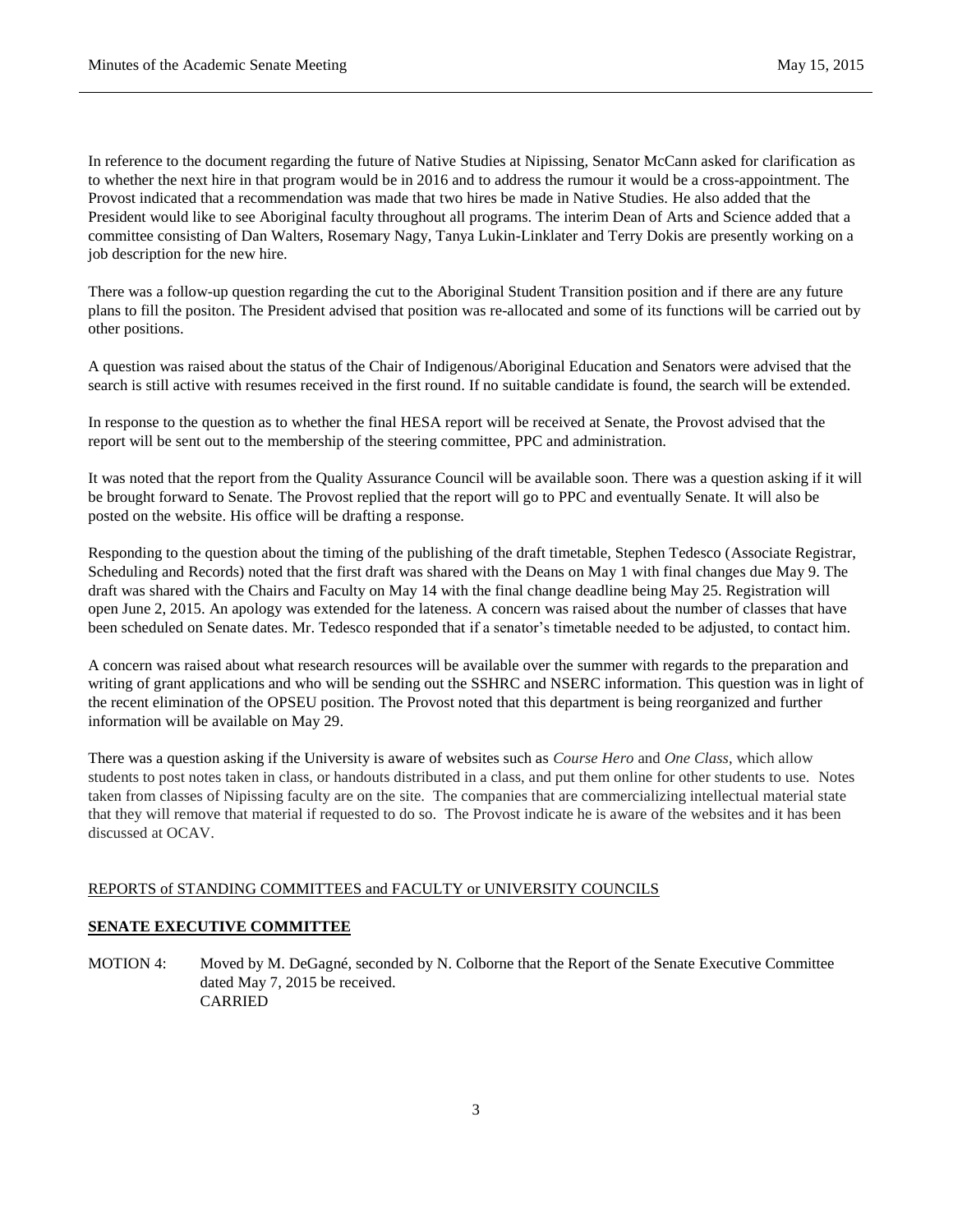# **PLANNING and PRIORITIES COMMITTEE**

- MOTION 5: Moved by H. d'Entremont, seconded by M. Saari that the Report of the Planning and Priorities Committee dated April 24, 2015 be received. CARRIED
- MOTION 6: Moved by H. d'Entremont, seconded by M. Saari that Senate grant approval of a Stage 1 Letter of Intent Major Modification for a BA Honours Specialization and BA Specialization in Psychology at the Muskoka Campus, as attached. CARRIED
- MOTION 7: Moved by H. d'Entremont, seconded by M. Saari that Senate grant approval of a Stage 1 Letter of Intent for a BA & BSc Honours Specialization and Specialization in Mathematical Economics, as attached. CARRIED

# **GRADUATE STUDIES COUNCIL**

- MOTION 8: Moved by M. Tuncali, seconded by D. Borman that the Report of the Graduate Studies Council, dated April 20, 2015, be received. CARRIED
- MOTION 9: Moved by M. Tuncali, seconded by D. Borman that Senate approve that the following graduate courses in Education be banked:
	- EDUC5526 Leadership in Action Research
	- EDUC5446 Literature Based Instruction in Language
	- EDUC5656 Models/Methods for Program Development with Gifted Learners
	- EDUC5647 The Gifted Learner

CARRIED

- MOTION 10 Moved by M. Tuncali, seconded by S. Elliott-Johns that Senate approve the revision of course EDUC5426 as outlined in the attached document. CARRIED
- MOTION 11 Moved by M. Tuncali, seconded by G. McCann that Senate approve the Grad Faculty Supervision Agreement as outlined in the attached document.
- MOTION 12: Moved by T. Horton, seconded by R. Gendron that Motion 4 of the Graduate Studies Council report dated April 20, 2015 be referred back to GSC to: - clarify if this is a set of guidelines or a contact; - if guidelines, why is a signature needed; and - if a contract, explain the implications for violation of the contract by student or supervisor and who decides CARRIED

#### **OTHER BUSINESS**

The President presented his Annual Tenure and Promotion Report and noted that all four applicants awarded promotion to Professor were female.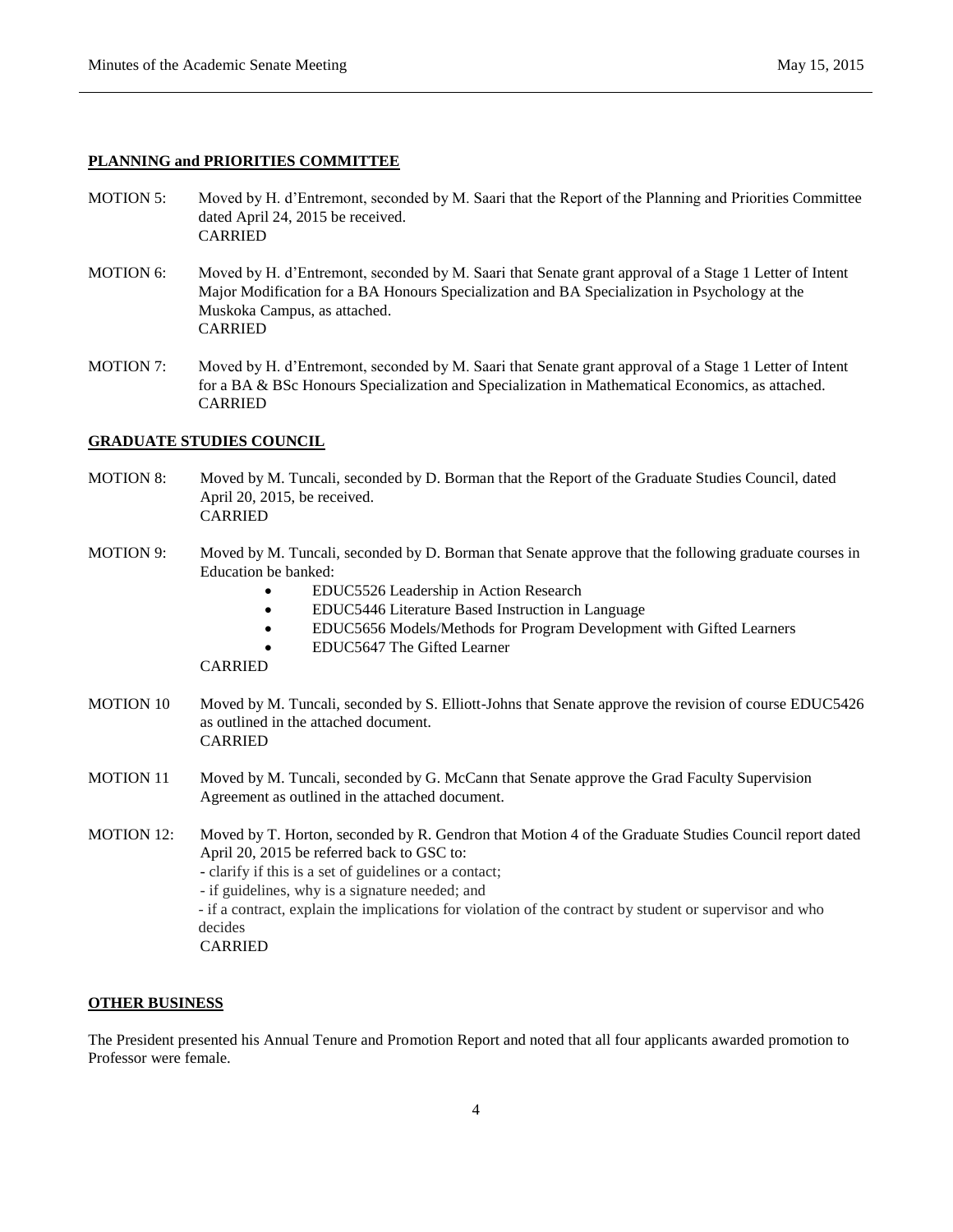### **ELECTIONS**

- Elect one Senator to serve on the Chancellor's Selection Committee **ACCLAIMED – Matti Saari**
- Elect one Senator to serve on the Board of Governors for a 2-year term commencing July 1, 2015 **ACCLAIMED – Robin Gendron**
- Elect one non-Senator to serve on the Board of Governors for a 2-year term commencing July 1, 2015 **ACCLAIMED – Hilary Earl** (subsequent to this election, Dr. Earl has indicated she does not wish to accept this position)
- MOTION 13: Moved by N. Colborne, seconded by D. Borman that the slate of new candidates for Faculty of Arts and Science Senators be approved as follows:
	- $\triangleright$  Steven Arnocky
	- > Amir Erfani
	- > Alex Karassev
	- $\triangleright$  Peter Nosko
	- > Tony Parkes
	- $\triangleright$  Sal Renshaw

CARRIED

MOTION 14: Moved by N. Colborne, seconded by G. Brown that the slate of new candidates for Faculty of Applied and Professional Studies senators be approved as follows: Roxana Vernescu

CARRIED

- MOTION 15: Moved by N. Colborne, seconded by M. Tuncali that the slate of new candidates for the Schulich School of Education Senators be approved as follows:
	- $\triangleright$  Susan Elliott-Johns
	- > Lorraine Frost
	- Ryan Graham
	- > Todd Horton

CARRIED

- Elect one Senator to serve as Speaker of Senate for a two-year term effective July 1, 2015 **ELECTED – Sal Renshaw**
- Elect one Senator to serve as Deputy Speaker of Senate for a two-year term effective July 1, 2015 **ACCLAIMED – Nathan Colborne**

# REPORTS FROM OTHER BODIES

#### Board of Governors

Senator Zimbalatti provided a report from the Board of Governors. She advised that there had been a regular meeting of the Board of Governors on Thursday, May 7, 2015. Board members were introduced to the incoming NUSU Executive members. Reappointed Board members are: Gord Durnan; Colleen Miller; Jim Evans; and Janet Zimbalatti. The results of the elections for Board Officers are: Marianne Berubé acclaimed as Chair; Gord Durnan acclaimed as Vice-Chair; and Tom Palangio acclaimed as Vice-Chair Pro-Tem.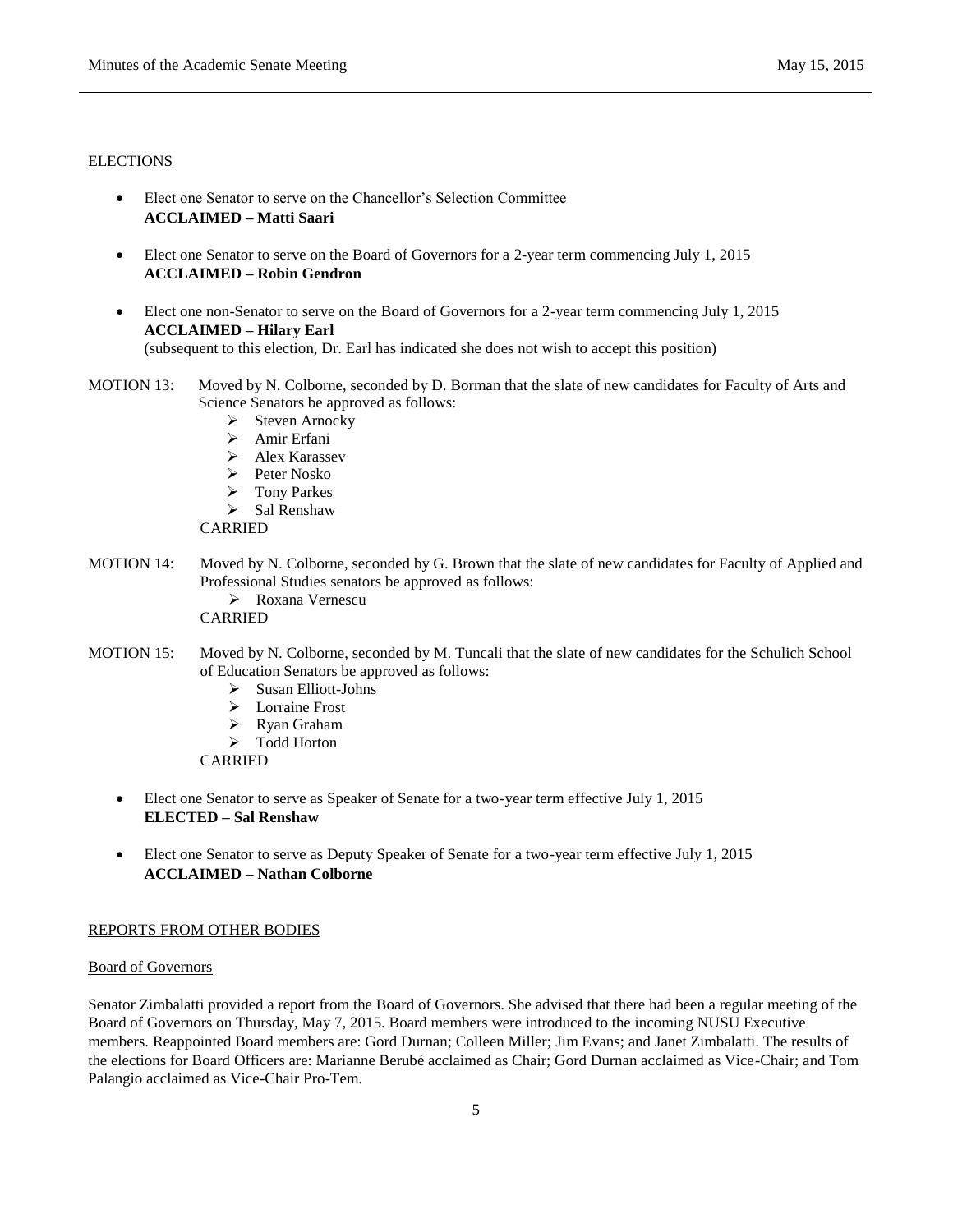There was a presentation from the men's and women's varsity basketball coaches, Chris Cheng and Marg Jones. The coaches provided an overview of the 2014-15 Laker's Basketball season. Both coaches stressed that part of their mandate was to recruit new student athletes. They outlined the community initiatives in which the student athletes are involved. The President thanked the coaches for their commitment and added that varsity sports are an important part of the university experience.

Ms. Berubé provided some reflections on her attendance at the recent Canadian University Boards' Association (CUBA) meeting in Montréal. She learned that all universities across the country are facing challenging times.

The President advised that at the recent COU meeting, there was discussion on the upcoming funding formula review. The process and policy rationale for the review was discussed. The full \$3.5B in operating grants is within the scope of the review resulting in a realignment of what currently exists.

Resolutions were approved for: an increase to the available credit limit with the Toronto Dominion Bank Operating Loan from \$1,000,000 to \$5,000,000; an increase in the Nipissing University Ancillary Fees and Student Ancillary fees; and a domestic tuition rate increase of 3%; four members were opposed. Revisions to the Terms of Reference for the Research Ethics Board were also approved.

The Board ratified the appointment of Dr. Pavlina Radia as Associate Dean of the Faculty of Education and Dr. Barb Olmsted as Associate Dean of the Schulich School of Education.

### Council of Ontario University (Academic Colleague)

Senator McCann provided a report from the April 9, 2015 joint meeting of Executive Heads and Colleagues held at Wilfrid Laurier University. The focus was on the topics of internationalization and the state of the Humanities. Faculty and Presidents were in agreement regarding handling internationalization with caution. All agreed that the definition of internationalization had to be broader than just seeing foreign students as a source of revenue. There is also a need to be realistic about having support services in place for students coming from abroad. International students are a vital part of most graduate programmes and faculty often participate in international research so this needs to be understood as an intrinsic part of what a university does.

The discussion on the state of the Humanities was also characterized by agreement. All present noted that the public discourse around the humanities has little to nothing to do with the actual reality. Numerous surveys by COU have shown students with BA find work and that no "skills gap" exists. It was noted that the anxiety of parents seems to drive this narrative. Perhaps because a number of the university presidents come from the humanities themselves they were already being proactive about highlighting the research of the humanities scholars alongside of those in the sciences. The president of the University of Toronto stated that he is always careful to talk about programmes like Medieval Studies alongside foregrounding quantitative research.

After this meeting the academic colleague attended a panel put on by students talking about the experiences of being an Aboriginal student in a university setting. The need for mentorship and encouragement was highlighted and as well as institutional support such as our Aboriginal Initiatives.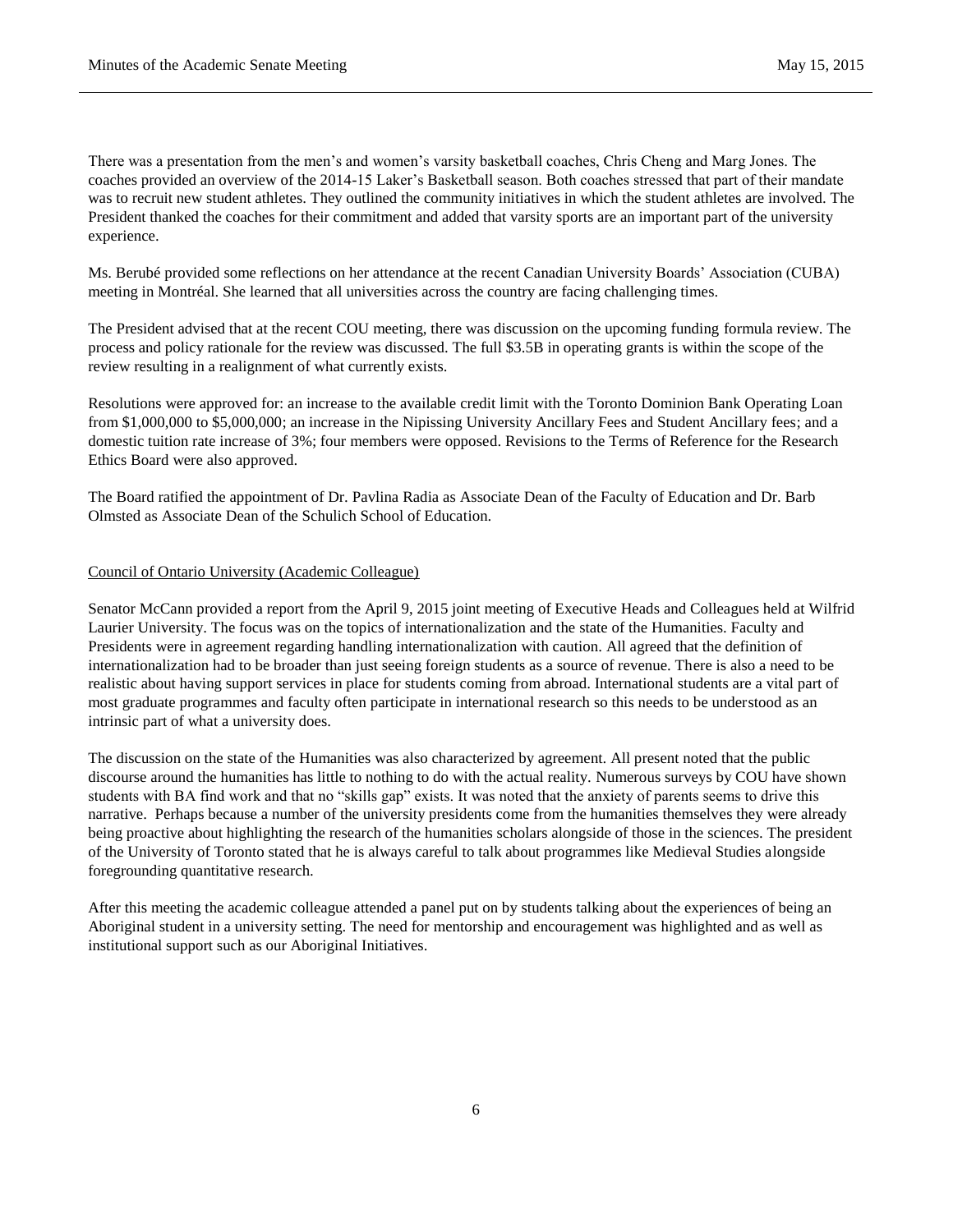### NEW BUSINESS

### **Grad Applicants**

- MOTION 16: Moved by J. Graham, seconded by I. Hall that Senate consider receipt of the Report on Grad Applicants dated May 15, 2015. CARRIED
- MOTION 17: Moved by J. Graham, seconded by I. Hall that Senate receive the Report of Grad Applicants dated May 15, 2015. CARRIED
- MOTION 18: Moved by J. Graham, seconded by I. Hall that Senate grant approval to graduates listed in the Report of Grad Applicants dated May 15, 2015, as all have completed the requirements for their respective degrees, diplomas and certificates. CARRIED

# **USC Report – May 8, 2015**

- MOTION 19: Moved by M. Tuncali, seconded by M. Saari that Senate consider receipt of the Undergraduate Studies Committee Report, dated May 8, 2015. CARRIED
- MOTION 20: Moved by M. Tuncali, seconded by M. Saari that Senate receive the Report of the Undergraduate Studies Committee, dated May 8, 2015. CARRIED

# **Business**

- MOTION 21: Moved by M. Tuncali, seconded by N. Colborne that Senate approve the changes to the course descriptions for MKTG2127 and ORGS2117 as outlined in the attached document. CARRIED
- MOTION 22: Moved by M. Tuncali, seconded by K. Chutko that Senate approve the advanced standing policy for Certified Aboriginal Financial Manager (CAFM) diploma graduates from AFOA Canada as outlined. CARRIED

# **Social Welfare and Social Development**

- MOTION 23: Moved by M. Tuncali, seconded by N. Colborne that Senate grant approval to establish a collaborative program for an Honours Bachelor of Arts degree in Social Welfare & Social Development at Nipissing University and a Social Service Worker diploma at Canadore College, as outlined in the attached document. CARRIED
- MOTION 24: Moved by M. Tuncali, seconded by A. Ackerman that Senate approve the advanced standing policy for Social Service Worker (SSW) diploma graduates as outlined in the attached document. CARRIED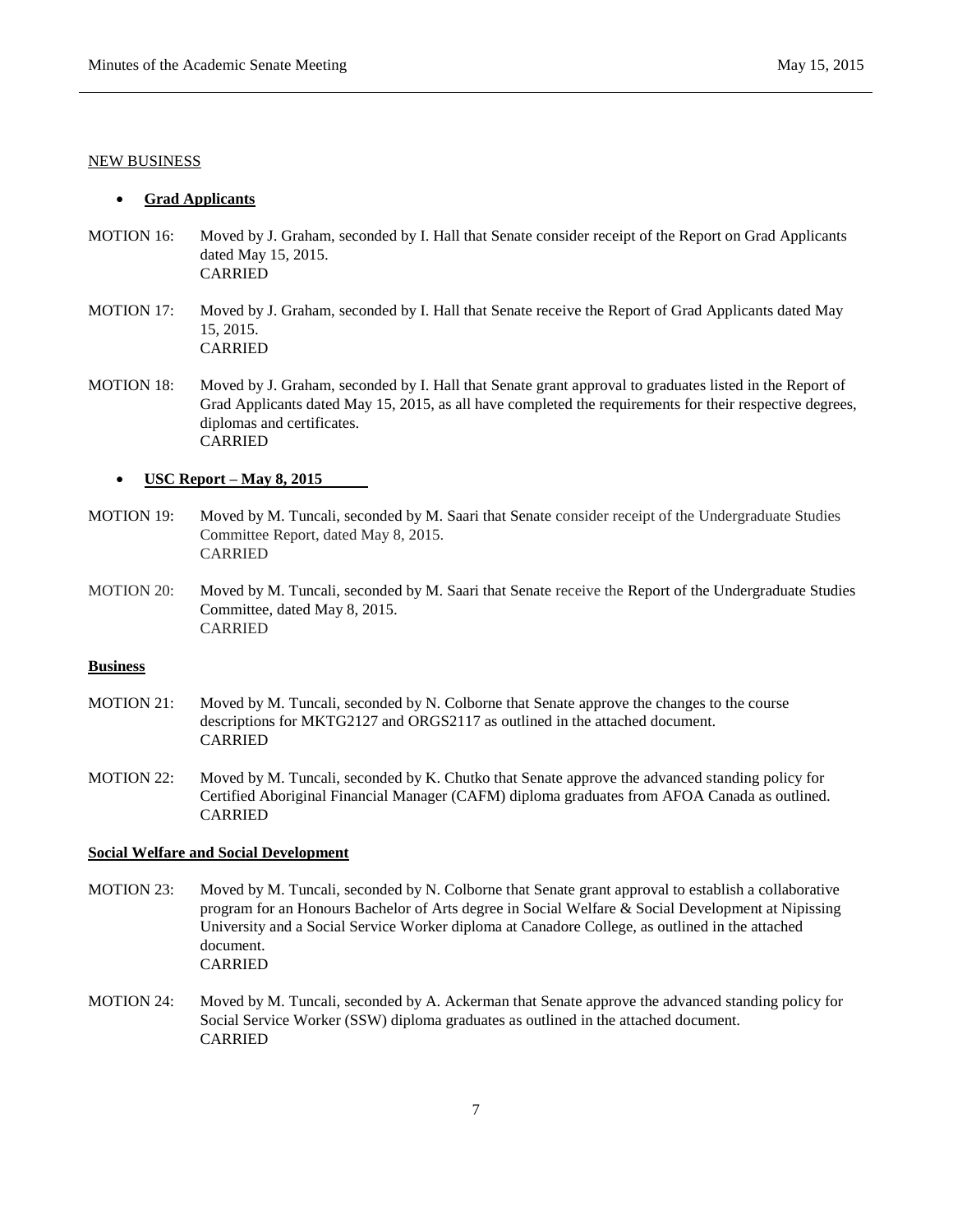## **Social Work**

- MOTION 25: Moved by M. Tuncali, seconded by G. Brown that Senate approve the addition of SWRK1006, Foundations of Social Work to the Applied & Professional Studies curriculum. CARRIED
- MOTION 26: Moved by M. Tuncali, seconded by G. Brown that Senate approve the Bachelor of Social Work (BSW) program curriculum for years 1 and 2, as outlined in the attachment. CARRIED
- MOTION 27: Moved by M. Tuncali, seconded by G. Brown that Senate approve the advanced standing policy for Social Service Worker (SSW), Developmental Service Worker (DSW) and Child and Youth Worker (CYW) diploma graduates in the Bachelor of Social Work (BSW). CARRIED

#### **Science and Technology**

MOTION 28: Moved by M. Tuncali, seconded by M. Saari that Senate approve that students transferring from the BSc Honours Specialization in Science & Technology (Robotics stream) to the BSc Specialization in Science & Technology (Robotics stream) be able to retain their 60 transfer credits and not be reduced to 30 transfer credits. CARRIED

#### **Schulich School of Education**

- MOTION 29: Moved by M. Tuncali, seconded by C. Hachkowski that Senate approve the following two-year Concurrent entry and Consecutive Bachelor of Education progression requirements.
	- 1. The Bachelor of Education program (Consecutive, and years 5 and 6 of the Concurrent entry) is offered as a two-year fulltime program and cannot be completed on a part-time basis.
	- 2. Students are not permitted to withdraw from Bachelor of Education courses.
	- 3. a. In order to progress to Year 2 and Year 6, students must achieve an average of 70% overall, with no course mark lower than 60%.
		- b. In order to graduate, students must achieve an average of 70% overall, with no course mark lower than 60%.
	- 4. Students are permitted to fail one course in the Consecutive Bachelor of Education program (excepting Practicum I and Practicum II).
		- a. Separate course offerings will not be available until the following academic year.
		- b. If the second attempt at the failed course is unsuccessful, the student will be required to withdraw.
		- c. Students who withdraw or who are required to withdraw from the program will not retain credit for passed courses.
	- 5. Students who are required to withdraw will not be considered for readmission until they have been out of the program for one year.
	- 6. Students must pass EDUC4714 (Practicum 1) to progress to Year 2 (Consecutive) and Year 6 (Concurrent).

CARRIED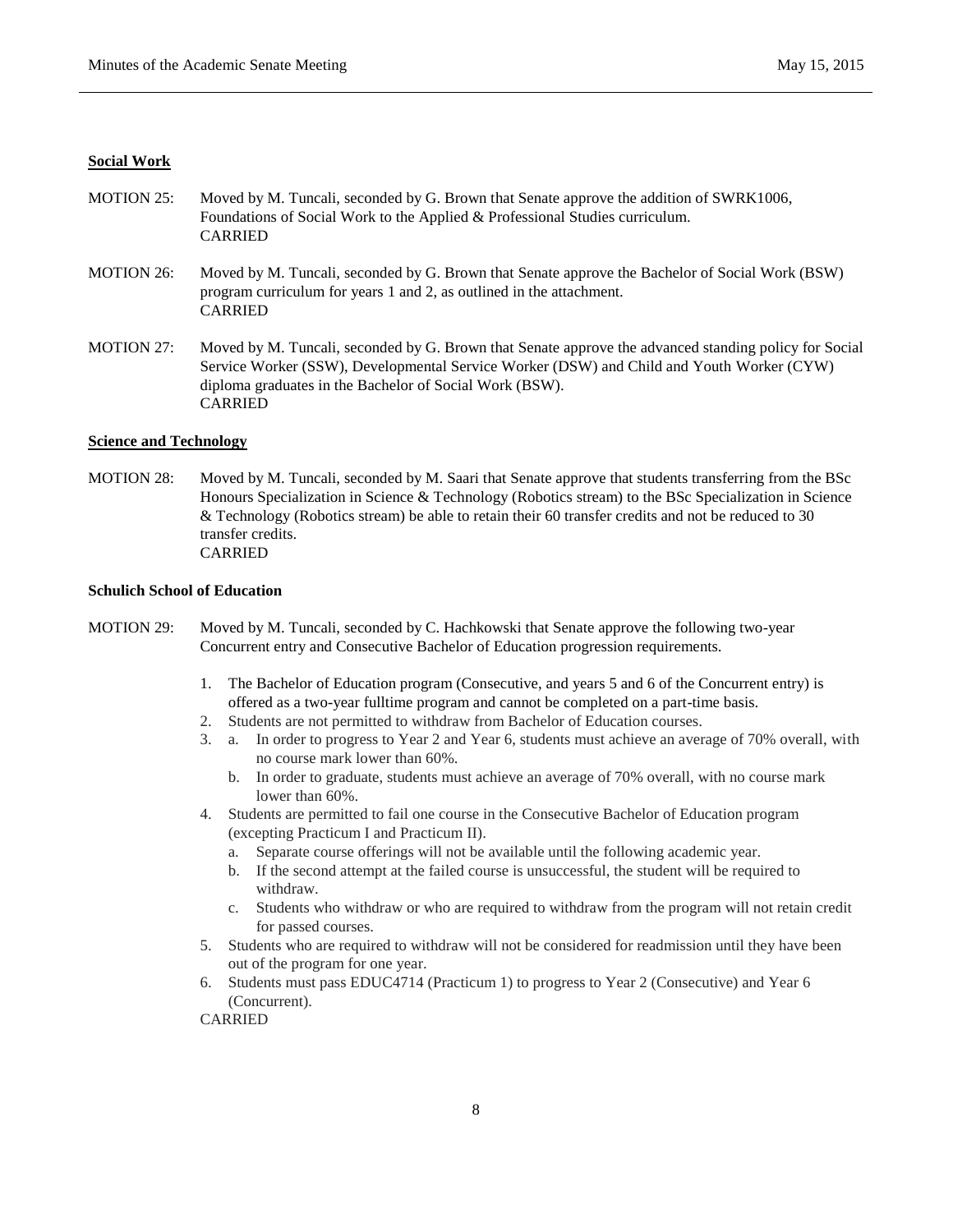- MOTION 30: Moved by M. Tuncali, seconded by C. Hachkowski that Senate approve the addition of the following degree requirement to the Consecutive Bachelor of Education Program: "Complete the program within four (4) years of the original date of admission". CARRIED
- MOTION 31: Moved by M. Tuncali, seconded by C. Hachkowski Senate approve the addition of the following degree requirement to the Concurrent Bachelor of Education Program: "Complete the program within four (4) years of entry into Year 5". CARRIED
- MOTION 32: Moved by M. Tuncali, seconded by C. Hachkowski Senate approve that the credit count for EDUC4855 Practicum II be reduced from 6 credits to 5 credits to allow for the addition of the 1-credit Community Leadership Experience course (see Motion below). CARRIED
- MOTION 33: Moved by M. Tuncali, seconded by S. Elliott-Johns that Senate approve that the one-credit course EDUC4858 Community Leadership Experience be added to the required course offerings for the 2-year Bachelor of Education program. CARRIED

### **University Regulations for the Evaluation and Grading System – Incomplete Grades**

MOTION 34: Moved by M. Tuncali, seconded by J. Graham that Senate approve the University Regulation for the Evaluation and Grading System - Incomplete Grades section be modified as follows:

#### **From:**

In exceptional circumstances, a student may request consideration for an Incomplete grade (I). Such request must be submitted in writing, through the Instructor to the Dean, together with the reasons for the request.

Any student assigned an Incomplete grade must complete all course requirements within one month after the end of the examination period. If after that period the course is not completed or an extension has not been granted by the Dean, a grade of zero will be assigned to those components not completed.

In order to be considered for an extension of the completion date beyond the normal one month period, a student must submit a written request to the Dean, through the Instructor, explaining the reasons for such an extension. Under no circumstances may a completion date exceed six months from the end of the examination period.

For all courses, the final dates for submission of incomplete term work is the scheduled date of the final examination. Term work not submitted by that date will receive a grade of zero; if the term work has been approved by Senate as required for the completion of the course, term work not completed by the date of the final examination will result in the recording of a failing grade in the course. Exceptions to these deadlines will be approved only by the Dean (in consultation with the course instructor) for good cause. In no way does this regulation supersede any deadlines for term work set by the instructor within the time span of the course.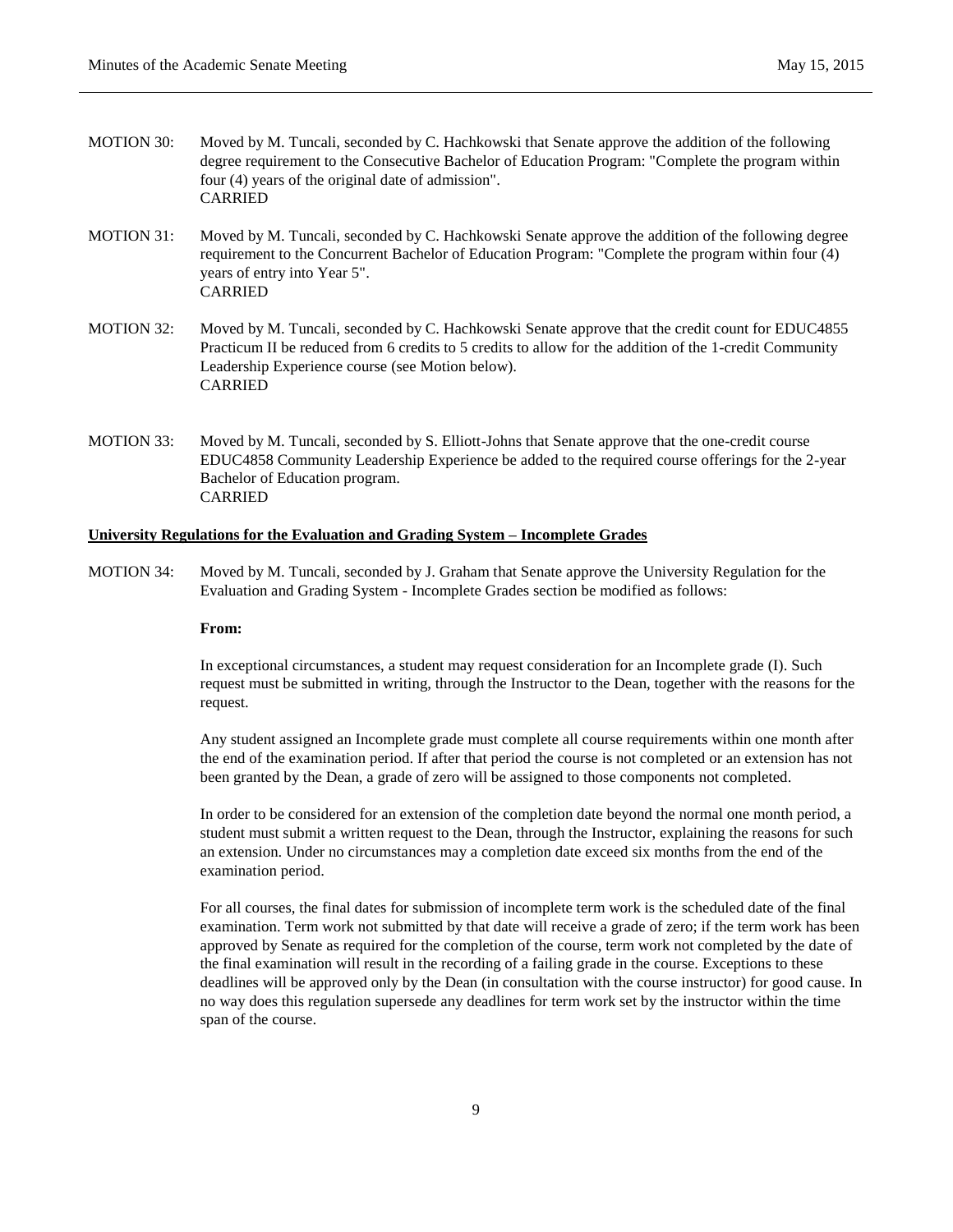#### **To:**

In exceptional circumstances, a student may request consideration for an Incomplete grade (I). Such request must be submitted, through the Instructor to the Dean, together with the reasons for the request.

Any student assigned an Incomplete grade must normally complete all course requirements within 30 days after the end of the examination period or the last day of the course if there is no final examination for that course. If after that period the course is not completed, a grade of zero will be assigned to those components not completed. CARRIED

## **ANNOUNCEMENTS**

### **President**

The President began his announcements by congratulating Senator McCann on her well received presentation at the recent COU meeting. Her talk was about the power of an Arts and Science education. He expressed that he and his colleagues were very receptive to the points raised during the talk.

At the same meeting, one of the key agenda items was the review of the provincial funding formula. The scope of the review will be the entire system of operating fund transfers to universities, including the Basic Operating Grant, access envelopes for undergraduate and graduate growth, and all the other special purpose grants comprising the current \$3.5B system of operating grants. The President stressed that the operating grants will not increase, but are to be realigned. It will be important for Nipissing University to make the case for a baseline from which we can operate. COU will be advocating for a funding mechanism that provides stability. He acknowledged that we are fortunate to have Registrar Jamie Graham as he understands the funding formula and is able to represent our interests very well. Also discussed at this meeting were strategies for internationalizing Ontario universities.

At the recent AUCC meeting in Halifax, the theme was "Navigating the Future" in anticipation of the 2015 federal election and in the context of global trends in higher education, research & innovation. The President advised that AUCC is now known as Universities Canada. He did indicate he attended a small group discussion of promoting the value of the liberal arts.

The President was pleased that he and others are calling prospective students. These are applicants who are high performing. These students would have received a conditional acceptance and we need to convert these exceptional applicants into registrants.

The President noted that the search for a new Chancellor is ongoing. He welcomed Senator Saari as the new member to the search committee. He also thanked Senator Zhu for his work with the visiting Chinese delegation.

Senator Graham provided an update on applications and acceptances. As a reminder, the deadline for acceptance of our offer of admission for the September 2015 Fall/Winter term is June 1 for students who wish to guarantee their place in residence and to qualify for our entrance scholarships. He added that the University will continue to accept applications and acceptances for all potential students until September.